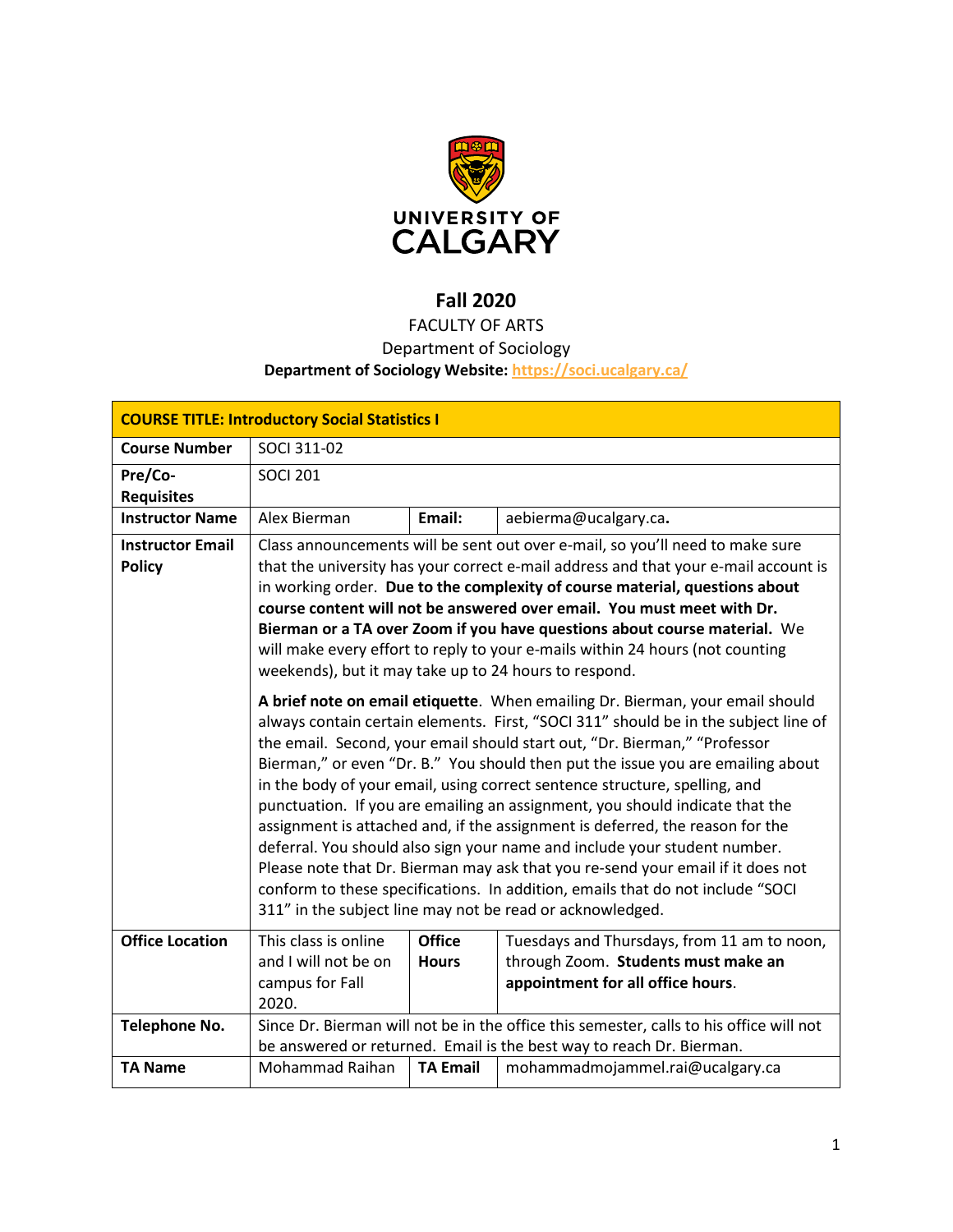| <b>TA Office</b>      | Virtual                                                                                                                                                                                                                                                                                                                     | <b>TA Office</b> | <b>TBA</b>               |  |  |
|-----------------------|-----------------------------------------------------------------------------------------------------------------------------------------------------------------------------------------------------------------------------------------------------------------------------------------------------------------------------|------------------|--------------------------|--|--|
| Location              |                                                                                                                                                                                                                                                                                                                             | <b>Hours</b>     |                          |  |  |
| <b>TA Name</b>        | Melanie Jong                                                                                                                                                                                                                                                                                                                | <b>TA Email</b>  | melanie.jong@ucalgary.ca |  |  |
| <b>TA Office</b>      | Virtual                                                                                                                                                                                                                                                                                                                     | <b>TA Office</b> | <b>TBA</b>               |  |  |
| Location              |                                                                                                                                                                                                                                                                                                                             | <b>Hours</b>     |                          |  |  |
|                       |                                                                                                                                                                                                                                                                                                                             |                  |                          |  |  |
| <b>Class Dates</b>    | Sep. 8 <sup>th</sup> , 2020 to Dec. 8, 2020                                                                                                                                                                                                                                                                                 |                  |                          |  |  |
| <b>Class Times</b>    | All lectures and labs are asynchronous, but there will be a specific day and time in<br>which labs are reserved for students of this class, which will be Thursdays from<br>3:30-6:15 pm. Students who have a scheduling conflict must attempt to access<br>the computer lab at another time. Labs will begin on Sep. 17th. |                  |                          |  |  |
| <b>Class Location</b> | Online                                                                                                                                                                                                                                                                                                                      |                  |                          |  |  |

### Course Description

Univariate and bivariate statistics for survey data. Topics include cross tabular analysis, the normal distribution, confidence intervals for means, hypothesis testing, Chi-squared and F distributions and bivariate linear regression analysis. In labs statistical software to analyze survey data will be used.

### Course Objectives/Learning Outcomes

At the end of this course, students should have knowledge and understanding of the basic means of describing survey data, as well as how sociologists can use survey data to extrapolate to a population. This includes being able to identify levels of measurement, describing patterns of central tendency and dispersion within measures, estimating confidence intervals, and choosing the correct statistical procedure to answer a research question involving one variable or a relationship between two variables. Students should be able to use Stata to describe distributions of categorical and continuous variables, relationships between categorical or continuous measures, and basic inferential procedures, including confidence intervals and appropriate hypothesis testing. This course is intended to provide students with the statistical skills to 1) prepare them for more advanced courses (including SOCI 315) and 2) facilitate reading and understanding of the wider sociological literature.

### Course Format

The course format is a officially asynchronous. All lectures will be asynchronous. Videos and PowerPoint lecture slides will be posted to D2L. When the lecture materials are posted, the class will be emailed regarding accompanying reading and the expected dates of when the lecture videos should be viewed. Although labs are asynchronous, we will have a specific day and time of labs reserved, which will be Thursdays from 3:30 to 6:15 pm. You will need to log into a lab computer remotely through the university VPN, and we will have the lab reserved for students of this class on that day and time. Students who have a scheduling conflict must attempt to access the computer lab at another time. Directions on how to use the university VPN will be provided on D2L. Please note that lab demonstrations will be pre-recorded on video and posted to D2L.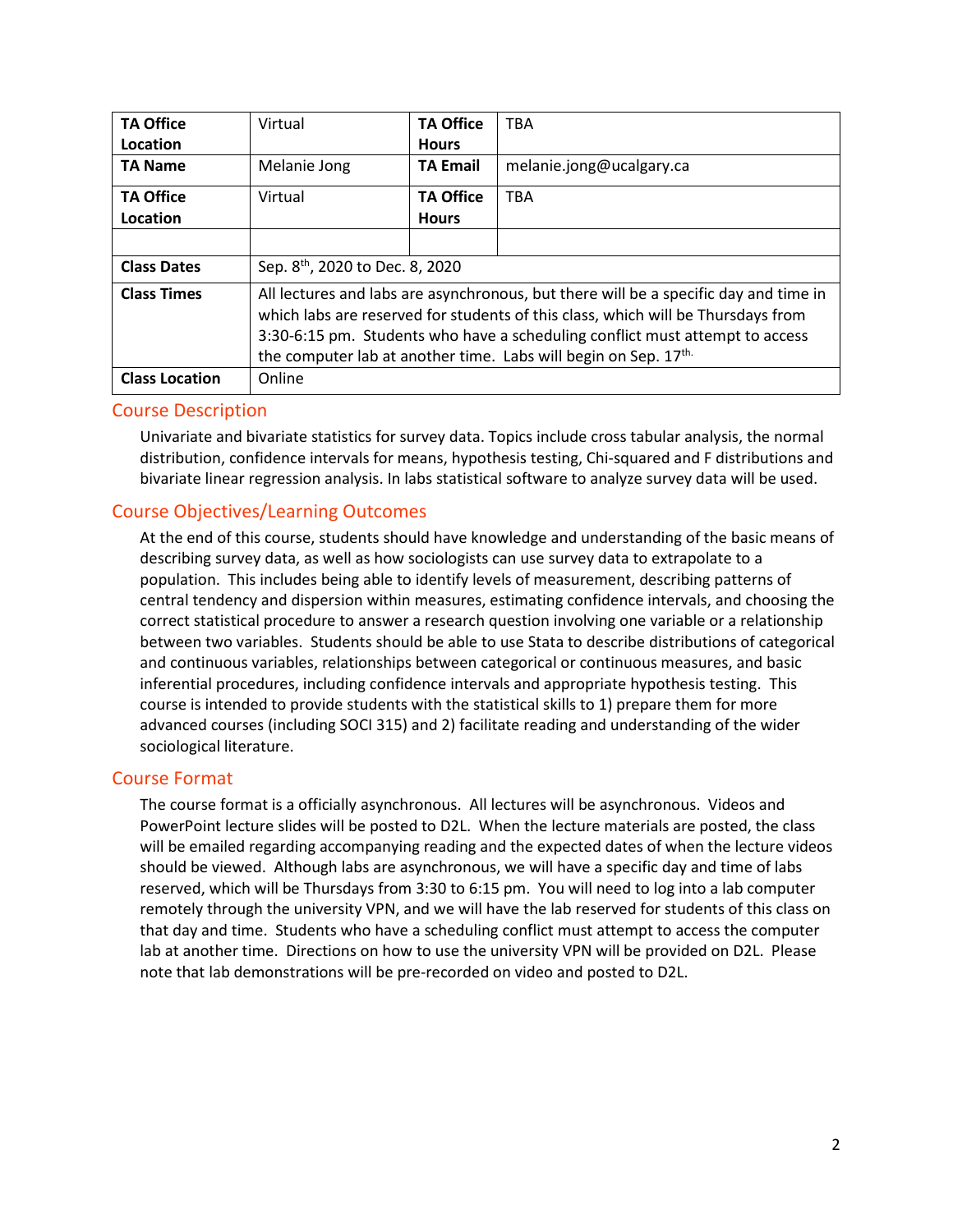#### Learning Resources

The class has one required textbook and one optional textbook, both of which can be purchased through the university bookstore. Neither of these texts will be posted to D2L.

#### **Required Textbook**

Cooper, Jonathon A., Peter A. Collins, and Anthony Walsh. 2015. *Understanding and Using Statistics for Criminology and Criminal Justice*. New York, NY: Oxford University Press.

#### **Optional Textbooks**

Longest, Kyle C. 2020. *Using Stata for Quantitative Analysis, 3rd Edition*. Thousand Oaks, CA: Sage.

Please note that this text is very much optional. Examples will be provided for all work that will require Stata, and this book would be primarily useful for students who want additional descriptions of Stata procedures.

### Learning Technologies and Requirements

There is a D2L site for this course which will contain all lecture videos and PowerPoint slides, as well as the data you will use in labs and sample Stata syntax (see d2L.ucalgary.ca). In order to successfully engage in their learning experiences at the University of Calgary, students taking online, remote and blended courses are required to have reliable access to the following technology:

- A computer with a supported operating system, as well as the latest security, and malware updates;
- A current and updated web browser;
- Webcam (built-in or external);
- Microphone and speaker (built-in or external), or headset with microphone;
- Current antivirus and/or firewall software enabled;
- Broadband internet connection.

Most current laptops will have a built-in webcam, speaker and microphone.

### Schedule of Lectures and Readings

Video lecture and PowerPoint slides will be posted on D2L as the class progresses. Students should use the slides to follow along with the recorded lectures posted on D2L. Following along with the recorded lectures is especially important because students will still need to take notes, even if the PowerPoint slides are available. There are no lecture notes besides the PowerPoint slides. Students will be notified by email when a set of slides and recording are posted to D2L. The email will indicate the reading assignment that corresponds to the posted lecture, and the number of class periods for which the recorded lectures are expected to take.

Please note that all lectures are asynchronous, but the labs component of the course will be synchronous. The labs will be Thursdays from 3:30 to 6:15 pm. The first lab will occur on Sep.  $17<sup>th</sup>$ .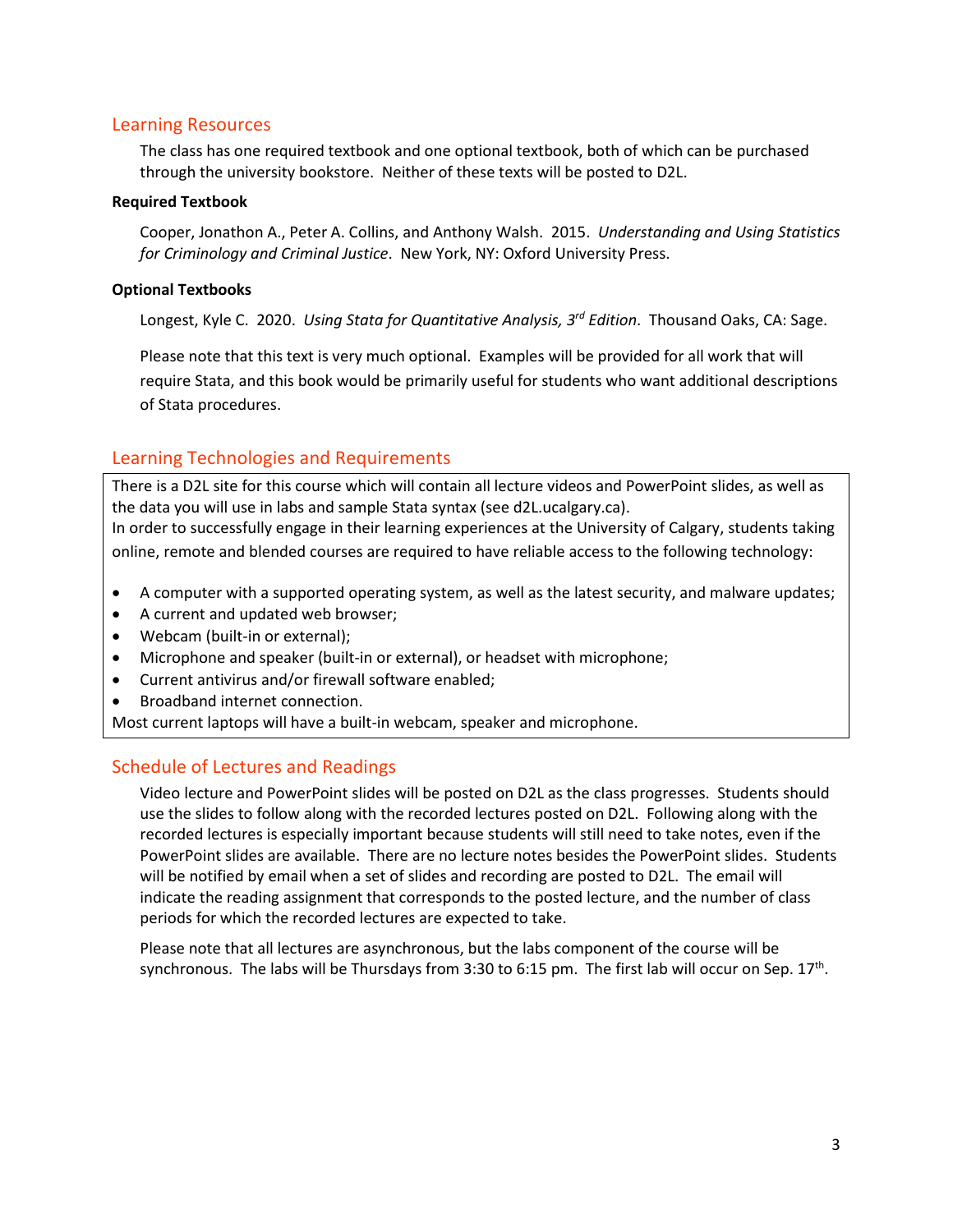### Methods of Assessment and Grading Weights

#### **Quizzes**.

Starting on **Sep. 22nd**, the class will have quizzes that will be posted to D2L every Tuesday, except during Reading Week. The quizzes will be posted on D2L at approximately 3:30 pm on Tuesdays. Each quiz will be composed of 10-15 true/false and multiple choice questions. It is estimated that each quiz will take no more than 1 hour to complete. The D2L system will, however, be set up to allow 3 hours to complete each quiz. Students can take the quiz at any time between when the quiz is posted to D2L and the following Thursday at 3:20 pm. The last possible date that a quiz will be posted to D2L is Dec. 8<sup>th</sup>.

Please be aware that, when taking a quiz, only one question will be displayed on a page. Students will **not** be allowed to go back once they have submitted an answer. It is the students' responsibility to ensure that they have selected an answer they intended before moving on to the next question. It is also the student's responsibility to ensure that they finish to quiz in the allotted time. Once a student has submitted the quiz, the student **cannot** go back and change answers or re-take the quiz.

Quizzes will focus on material recently covered in class. However, because knowledge in statistics is cumulative, all quizzes may address any material covered up to that point in class. Students will **not** need to use Stata for the quizzes, but may be asked to interpret Stata output on the quizzes.

All quizzes are open-note and open-book. Students may use all lecture and lab materials in answering the questions, including the videos; students may also use the required and optional textbooks listed on the course outline. Students may **not** use any other resource to complete the quizzes. Prohibited resources include (but are not limited to): friends, family, and other students in the class; tutors, your instructor and TAs; and google, web pages, twitter, a class discord, and other electronic resources. If a student is unclear on whether a resource is prohibited, the student should contact Dr. Bierman **before** using the resource.

If a student experiences connectivity or other electronic issues while taking a quiz that prevent completing the quiz in the 3-hour time-period, the student should Dr. Bierman immediately. The student should not wait until grades are posted.

A quiz average will be worth 70% of a student's grade. A student's quiz average will be based on the **total** number of quiz questions that are correctly answered out of the **total** number of quiz questions across the semester. For example, if there was a total of 134 questions across all of the quizzes in the semester, and a student correctly answered 122 questions, the student's quiz average will be 100\*(122/134)= 91.04478%. Each quiz average will be rounded to the fifth decimal place.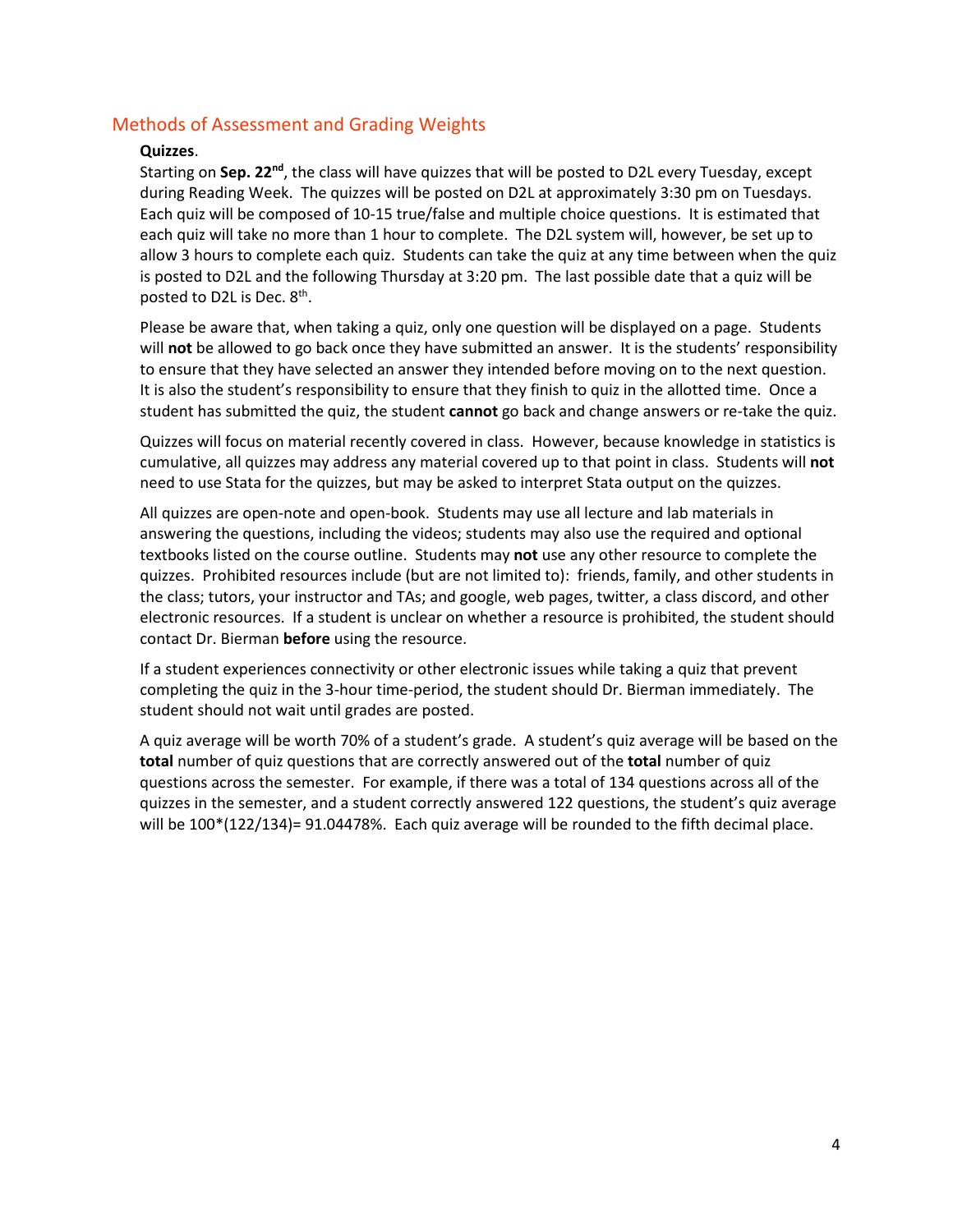#### **Labs.**

Labs will serve two purposes. First, labs will be a student's opportunity to answer questions regarding material that will be addressed on the quizzes, but with a T.A. or instructor available for assistance. Second, students will learn and apply the Stata computer program to analyze data using statistical procedures that are being covered in class. Lab assignments will be a mix of work problems and Stata exercises. Labs should be turned in through the appropriate folder on D2L.

Although labs are asynchronous, we will have a specific day and time of labs reserved, which will be Thursdays from 3:30 to 6:15 pm. You will need to log into a lab computer remotely through the university VPN, and we will have the lab reserved for students of this class on that day and time. Students who have a scheduling conflict must attempt to access the computer lab at another time. first lab will occur on Sep.  $17<sup>th</sup>$ . You will need to log into a lab computer remotely through the university VPN. Directions on how to use the university VPN will be provided on D2L.

Labs will typically be due on the Tuesday following the reserved lab time by 1 pm., but due dates will be on the lab assignment. If a student does not turn in the lab by this date and time, the D2L folder will close and the student will need to email the assignment directly to Dr. Bierman. If the lab is turned in after the due date and does not meet the policy for deferrals, 50% of the total marks possible will be deducted from the lab before any marks are deducted for errors.

If a student turns in an assignment partially completed, no additional aspects of the assignment will be accepted after the due date. Furthermore, if a student accidentally turns in the wrong assignment and does not realize this until after the due date, the student will not be allowed to turn in the correct assignment for credit after the due date. A student is free to turn in an updated assignment before the due date; D2L will be set so that only the most recently turned-in assignment is retained for grading.

Absolutely no handwriting or pictures of handwriting should be turned in as a lab answer; handwritten drawings of figures or pictures of hand-written drawings are also not acceptable. Answers of this type will not receive lab credit.

The lab average will be worth 30% of a student's final grade. Lab averages will be calculated similarly to quiz averages. All marks that a student earned throughout the semester will be added together. This sum will then be divided by the sum of all marks possible on labs throughout the semester. Multiplying this value by 100 will produce the lab average. Each lab average will be rounded to the fifth decimal place.

### **Extra Credit**.

Extra credit assignments are not typically offered, but if an opportunity for extra credit arises, this opportunity will be given to the class as a whole. Individual opportunities for extra credit will not be allowed.

### **Calculation of Final Average**.

The final average will be calculated as ((0.3\*lab average)+(0.7\*quiz average)). The result of this calculation will then be rounded to the fourth decimal place. Please note that, after rounding to the fourth decimal place, Dr. Bierman will **not** round up when assigning a letter grade. For example, if a student's final average is 89.9999, this will convert to an A-, not an A.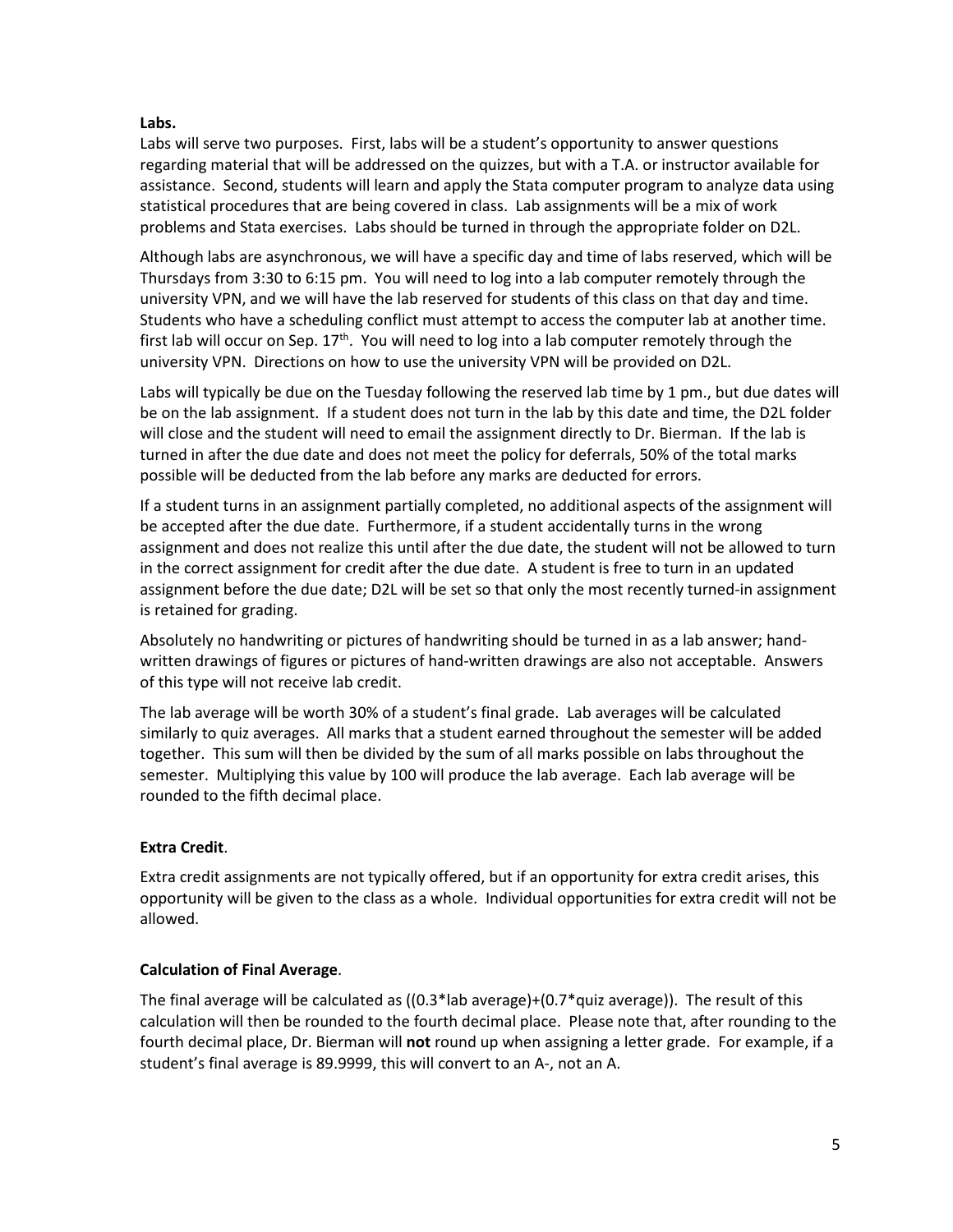### Final Exam Information

There will be no final exam for this class, as grades will be based on the lab assignments and quizzes.

### Grading Scale

Letter grades will be assigned and submitted to the registrar based on the following scale:

| Grade        | <b>Percent range</b> | <b>Grade Point Value</b> | <b>Description</b>                                                                    |
|--------------|----------------------|--------------------------|---------------------------------------------------------------------------------------|
| A+           | $96 - 100%$          | 4.0                      | Outstanding performance                                                               |
| Α            | $90 - 95.9999%$      | 4.0                      | <b>Excellent performance</b>                                                          |
| А-           | 85-89.9999%          | 3.7                      | Approaching excellent performance                                                     |
| $B+$         | $80 - 84.9999%$      | 3.3                      | Exceeding good performance                                                            |
| B            | 75 – 79.9999%        | 3.0                      | Good performance                                                                      |
| <b>B-</b>    | $70 - 74.9999%$      | 2.7                      | Approaching good performance                                                          |
| $C+$         | $67 - 69.9999\%$     | 2.3                      | Exceeding satisfactory performance                                                    |
| $\mathsf{C}$ | $63 - 66.9999%$      | 2.0                      | Satisfactory performance                                                              |
| $C -$        | $59 - 62.9999%$      | 1.7                      | Approaching satisfactory performance                                                  |
| D+           | 55 - 58.9999%        | 1.3                      | Marginal pass. Insufficient preparation for<br>subsequent courses in the same subject |
| D            | $50 - 54.9999%$      | 1.0                      | Minimal Pass. Insufficient preparation for<br>subsequent courses in the same subject. |
| F            | <50%                 | $\mathbf 0$              | Failure. Did not meet course requirements.                                            |

### Passing Grades

Students do **not** have to pass all quizzes to receive a passing grade in the class. Students also do **not** have to pass all of the lab assignments to pass the class. A student's letter grade is entirely based on the procedures described in the calculations of the final average described above.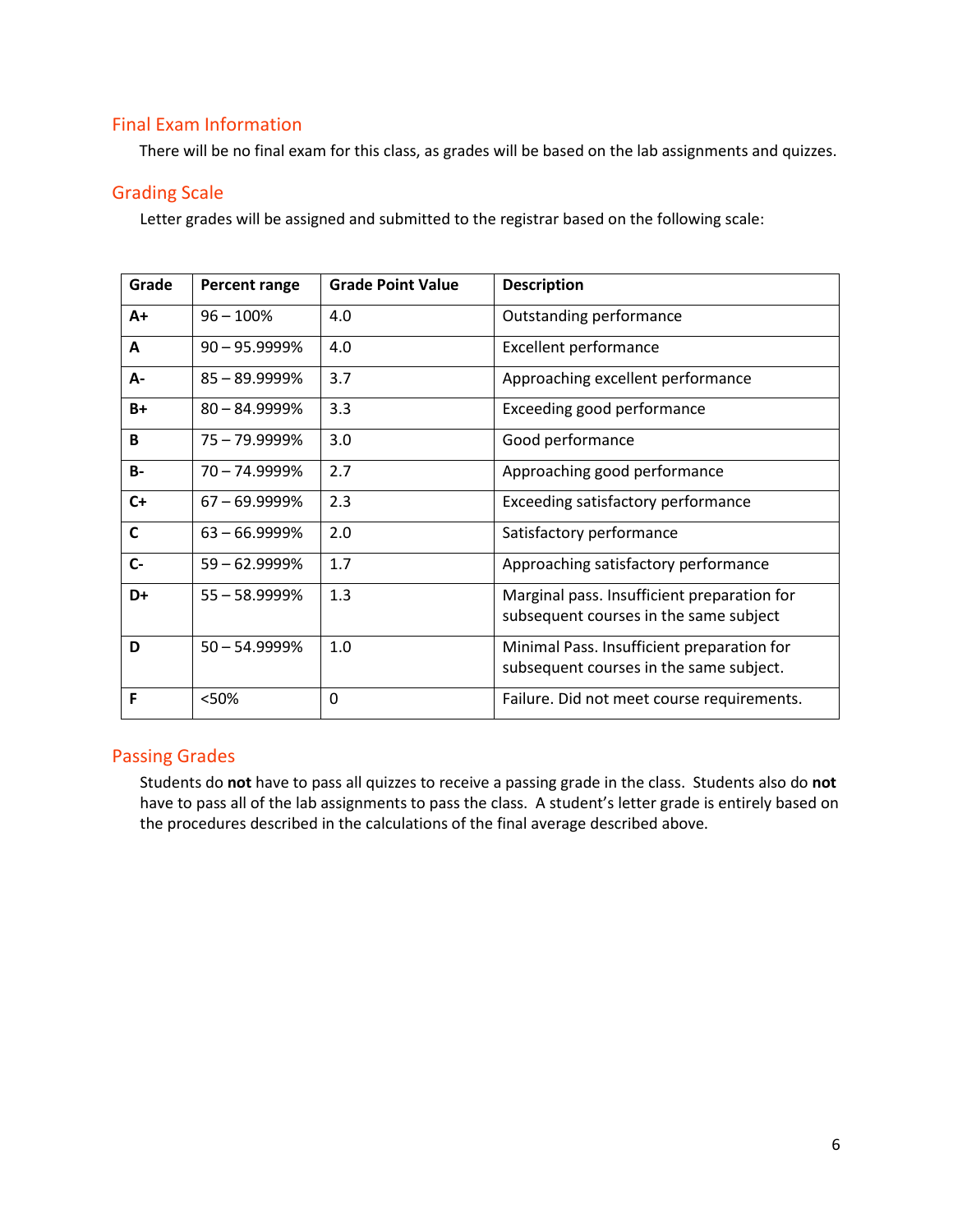### Absences and Deferrals

When possible, students should provide advance notice if they are unable to complete a quiz or turn-in assignments on time. Deferrals will be allowed in the following circumstances: illness, domestic affliction, religious conviction, or participation in a school-sponsored activity. Please see Dr. Bierman before the need for a deferral to ensure that participation in a school-sponsored activity will qualify; for example, attending an event as a spectator will not qualify. Deferrals will not be granted if it is determined that just cause is not shown by the student. Students who have conflicts with attending labs due to other classes or obligations are asked to contact Dr. Bierman at the beginning of the semester.

**Deferred Final Exam Form:** Please note that requests to defer a Registrar scheduled final exam are dealt with through the Registrar's Office. Further information can be found at: <https://www.ucalgary.ca/registrar/exams/deferred-exams>

**Deferred Term Work Form:** Deferral of term work past the end of a term requires a form to be filled out by the student and submitted, along with any supporting documentation, to the instructor. The form is available at:

<https://live-ucalgary.ucalgary.ca/sites/default/files/teams/14/deferral-of-term-work-2020.pdf> Once an extension date has been agreed between instructor and student, the instructor will email the form to the Faculty of Arts Program Information Centre (ascarts@ucalgary.ca) for approval by the Associate Dean.

### Grade Reappraisal

Within two weeks of the date the quiz/assignment is returned, students seeking reappraisal of quizzes or assignments must either submit a written response to Dr. Bierman explaining the basis for reconsideration of one's mark, or meet with the instructor and discuss the basis for reconsideration. Only asking for re-grading is not sufficient; students must explain why they believe changes in grades are appropriate. In the event of an in-person meeting, the instructor may not make an immediate decision regarding a change of grade. It should be noted that a re- assessed grade may be raised, lowered, or remain the same. Please direct all requests for grade reappraisals to Dr. Bierman, not the TAs.

### Handing in Papers, Assignments

- 1. The main Sociology Department office does not deal with any course-related matters. Please speak directly to your instructor.
- 2. **Protection of Privacy:** The Freedom of Information and Protection of Privacy (FOIPP) legislation does not allow students to retrieve any course material from public places. Anything that requires handing back will be returned directly during class or office hours. If students are unable to pick up their assignments from the instructor, they can provide the instructor with a stamped, self-addressed envelope to be used for the return of the assignment. Private information related to the individual student is treated with the utmost regard by the faculty at the University of Calgary
- 3. Final grades are not posted by the Sociology Department. They are only available online.

### Guidelines for Zoom Sessions

Zoom is a video conferencing program that will allow us to meet at specific times for a "live" video conference. All office hours will be held through Zoom, and help will be provided during labs through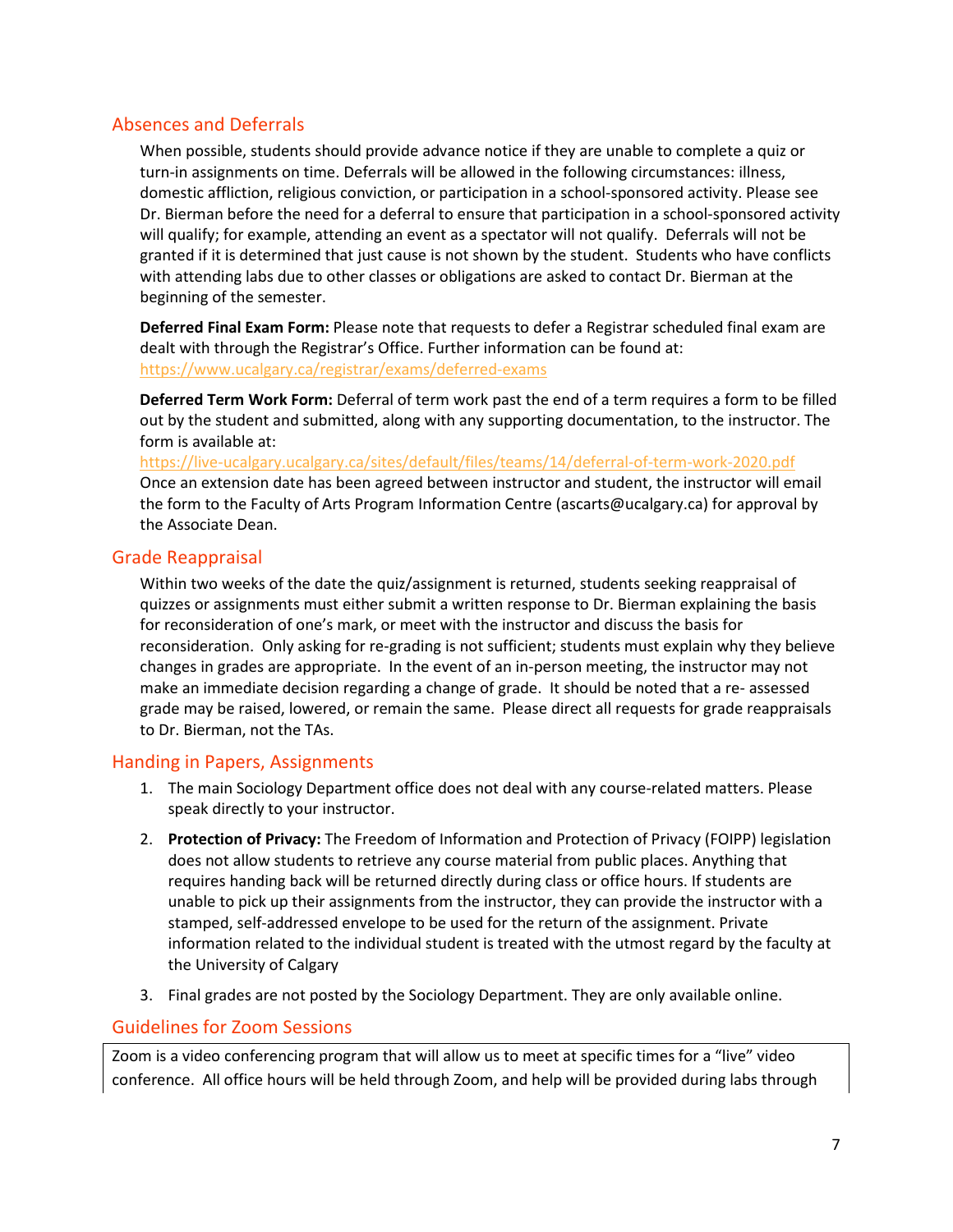Zoom as well. We will **not** meet for Zoom for lectures because all lectures and lab demonstrations will be pre-recorded.

To help ensure Zoom sessions are private, do not share the Zoom link or password with others, or on any social media platforms. Zoom links and passwords are only intended for students registered in the course. Zoom recordings and materials presented in Zoom, including any teaching materials, must not be shared, distributed or published without the instructor's permission.

The use of video conferencing programs relies on participants to act ethically, honestly and with integrity; and in accordance with the principles of fairness, good faith, and respect (as per the [Code of](https://www.ucalgary.ca/policies/files/policies/code-of-conduct.pdf)  [Conduct\)](https://www.ucalgary.ca/policies/files/policies/code-of-conduct.pdf). When entering Zoom, you play a role in helping create an effective, safe and respectful learning environment. Please be mindful of how your behaviour in these sessions may affect others. Participants are required to use names officially associated with their UCID (legal or preferred names listed in the Student Centre) when engaging in these activities. Instructors/moderators can remove those whose names do not appear on class rosters. Non-compliance may be investigated under relevant University of Calgary conduct policies (e.g [Student Non-Academic Misconduct Policy\)](https://ucalgary.ca/policies/files/policies/non-academic-misconduct-policy.pdf). If participants have difficulties complying with this requirement, they should email the instructor of the class explaining why, so the instructor may consider whether to grant an exception, and on what terms. For more information on how to get the most out of your zoom sessions visit: <https://elearn.ucalgary.ca/guidelines-for-zoom/>.

When meeting with a TA or Dr. Bierman, students are expected to have their webcams turned on because this will contribute to providing information to students. Students may also be asked to share their screens when meeting with Dr. Bierman or a TA, primarily so that Dr. Bierman or a TA can help the student with Stata work.

The instructor may record online Zoom class sessions for the purposes of supporting student learning in this class. Students will be advised before the instructor initiates a recording of a Zoom session. These recordings will be used to support student learning only and will not be shared or used for any other purpose.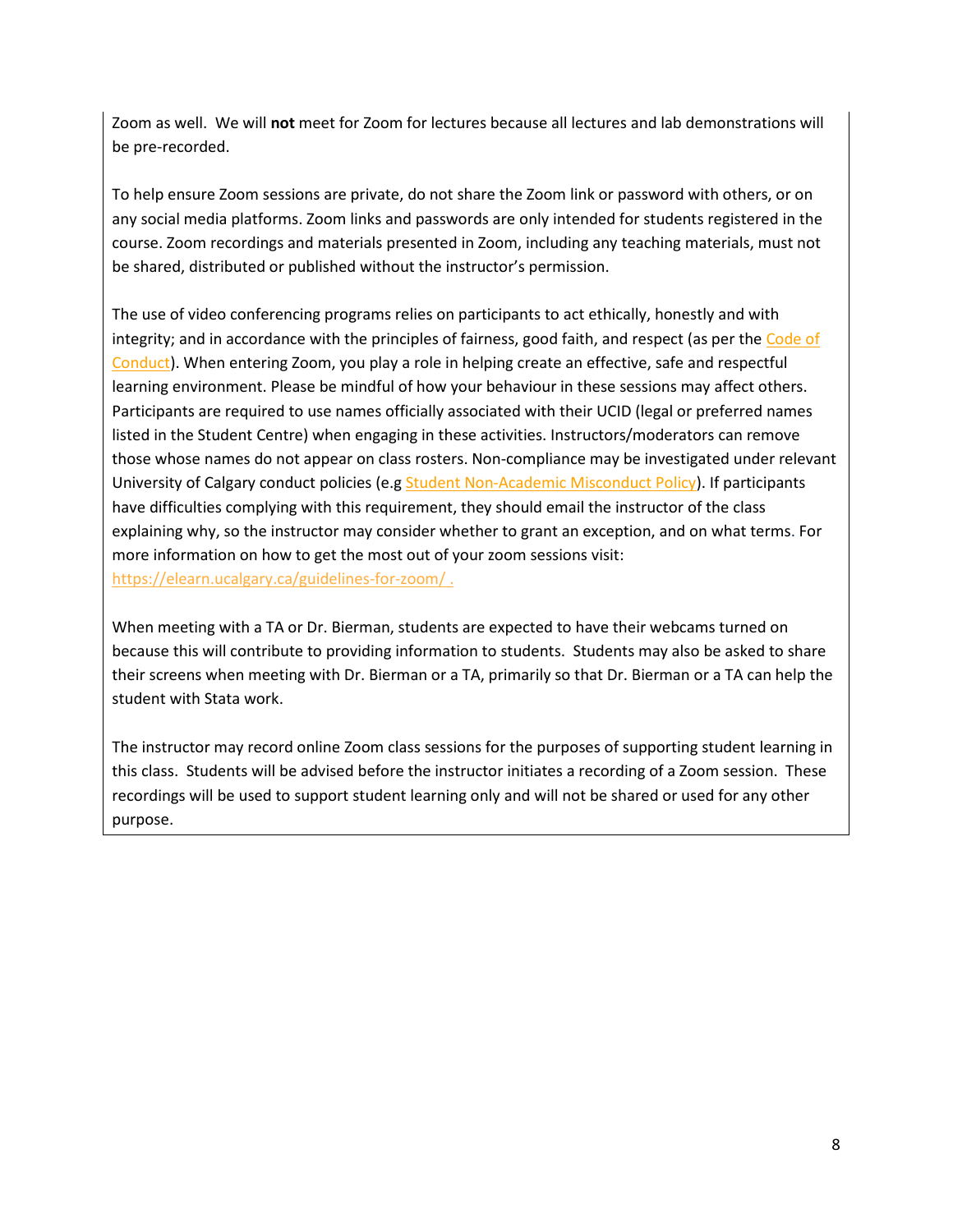### Media Recording

#### *\*Media recording for lesson capture*

Dr. Bierman will post videos of all lectures and lab demonstrations. These recordings are intended to be used by students registered in the class and not for any other purpose.

#### Research Ethics

Students are advised that any research with human subjects – including any interviewing (even with friends and family), opinion polling, or unobtrusive observation – must have the approval of the Faculty Ethics Committee. In completing course requirements, students must not undertake any human subjects research without discussing their plans with the instructor, to determine if ethics approval is required.

#### Copyright Legislation

All students are required to read the University of Calgary policy on Acceptable Use of Material Protected by Copyright [\(https://www.ucalgary.ca/policies/files/policies/acceptable-use-of-material](https://www.ucalgary.ca/policies/files/policies/acceptable-use-of-material-protected-by-copyright-policy.pdf)[protected-by-copyright-policy.pdf\)](https://www.ucalgary.ca/policies/files/policies/acceptable-use-of-material-protected-by-copyright-policy.pdf) and requirements of the Copyright Act [\(https://laws](https://laws-lois.justice.gc.ca/eng/acts/C-42/index.html)[lois.justice.gc.ca/eng/acts/C-42/index.html\)](https://laws-lois.justice.gc.ca/eng/acts/C-42/index.html) to ensure they are aware of the consequences of unauthorized sharing of course materials (including instructor notes, electronic versions of textbooks etc.). Students who use material protected by copyright in violation of this policy may be disciplined under the Non-Academic Misconduct Policy.

#### Instructor Intellectual Property

Course materials created by professor(s) (including course outlines, presentations and posted notes, labs, lecture videos, assignments and exams) remain the intellectual property of the professor(s). These materials may NOT be reproduced, redistributed or copied without the explicit consent of the professor. The posting of course materials to third party websites such as note-sharing sites without permission is prohibited. Sharing of extracts of these course materials with other students enrolled in the course at the same time may be allowed under fair dealing.

#### Recording of Lectures

Note that the audio or video recording of lectures and taking screengrabs of PowerPoint slides during the lecture are not permitted without explicit authorization. The non-authorized media recording of lectures is inconsistent with the Code of Conduct and may result in discipline in accordance with the Student Non-Academic Misconduct Policy and Procedure. For more information click here: [https://www.ucalgary.ca/policies/files/policies/non-academic-misconduct](https://www.ucalgary.ca/policies/files/policies/non-academic-misconduct-policy.pdf)[policy.pdf.](https://www.ucalgary.ca/policies/files/policies/non-academic-misconduct-policy.pdf)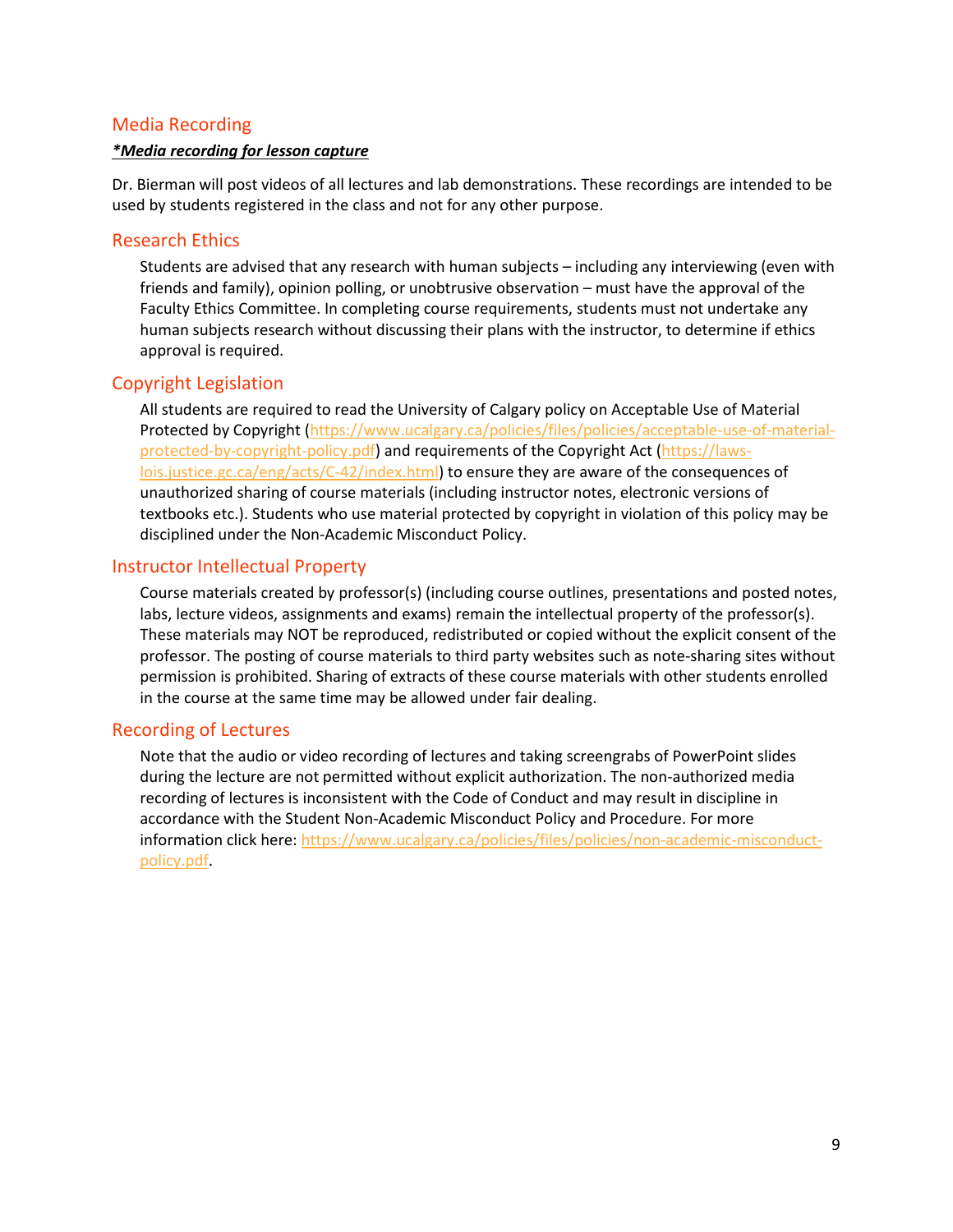### Sharing of Lecture Notes and Exam Questions

Note that publicly sharing lectures notes and exam questions on 3rd party sites such as OneClass, StudyBlue, Quizlet, Course Hero, etc. is not permitted. If you wish to use these helpful studying tools, make sure you adjust your privacy settings accordingly. Any violations are subject to investigation under the UofC Student Non-Academic Misconduct Policy. For more information, click here[:https://www.ucalgary.ca/policies/files/policies/non-academic-misconduct-policy.pdf.](https://www.ucalgary.ca/policies/files/policies/non-academic-misconduct-policy.pdf)

#### Academic Misconduct

Please refer to the website listed below for information on University of Calgary policies on Plagiarism/Cheating/Other Academic Misconduct: <http://www.ucalgary.ca/pubs/calendar/current/k.html>

#### Academic Accommodation

Students seeking an accommodation based on disability or medical concerns should contact Student Accessibility Services; SAS will process the request and issue letters of accommodation to instructors. For additional information on support services and accommodations for students with disabilities, visit www.ucalgary.ca/access/. Students who require an accommodation in relation to their coursework based on a protected ground other than disability should communicate this need in writing to their Instructor. The full policy on Student Accommodations is available at: <http://www.ucalgary.ca/policies/files/policies/student-accommodation-policy.pdf>

Students needing an Accommodation based on a Protected Ground other than Disability, should communicate this need, preferably in writing, to the course instructor.

#### Libraries & Cultural Resources

To contact your librarian or find out about the resources and services available to sociology students go to the Sociology Library guide[: https://library.ucalgary.ca/guides/sociology](https://library.ucalgary.ca/guides/sociology)

To access the main Library website go to: [https://library.ucalgary.ca](https://library.ucalgary.ca/)

#### Wellness and Mental Health Resources

The University of Calgary recognizes the pivotal role that mental health plays in physical health, social connectedness and academic success, and aspires to create a caring and supportive campus community where individuals can freely talk about mental health and receive support when needed. We encourage you to explore the excellent mental health resources available throughout the university community, such as counselling, self-help resources, peer support or skills-building available through Student Wellness Services (Room 370 MacEwan Student Centre, [https://www.ucalgary.ca/wellness-services/services/mental-health-services\)](https://www.ucalgary.ca/wellness-services/services/mental-health-services) and the Campus Mental Health Strategy [\(http://www.ucalgary.ca/mentalhealth/\)](http://www.ucalgary.ca/mentalhealth/).

#### Student Success Centre

The Student Success Centre provides services and programs to ensure students can make the most of their time at the University of Calgary. Our advisors, learning support staff, and writing support staff assist students in enhancing their skills and achieving their academic goals. They provide tailored learning support and advising programs, as well as one-on-one services, free of charge to all undergraduate and graduate students. For more information visit: <https://www.ucalgary.ca/student-services/student-success>